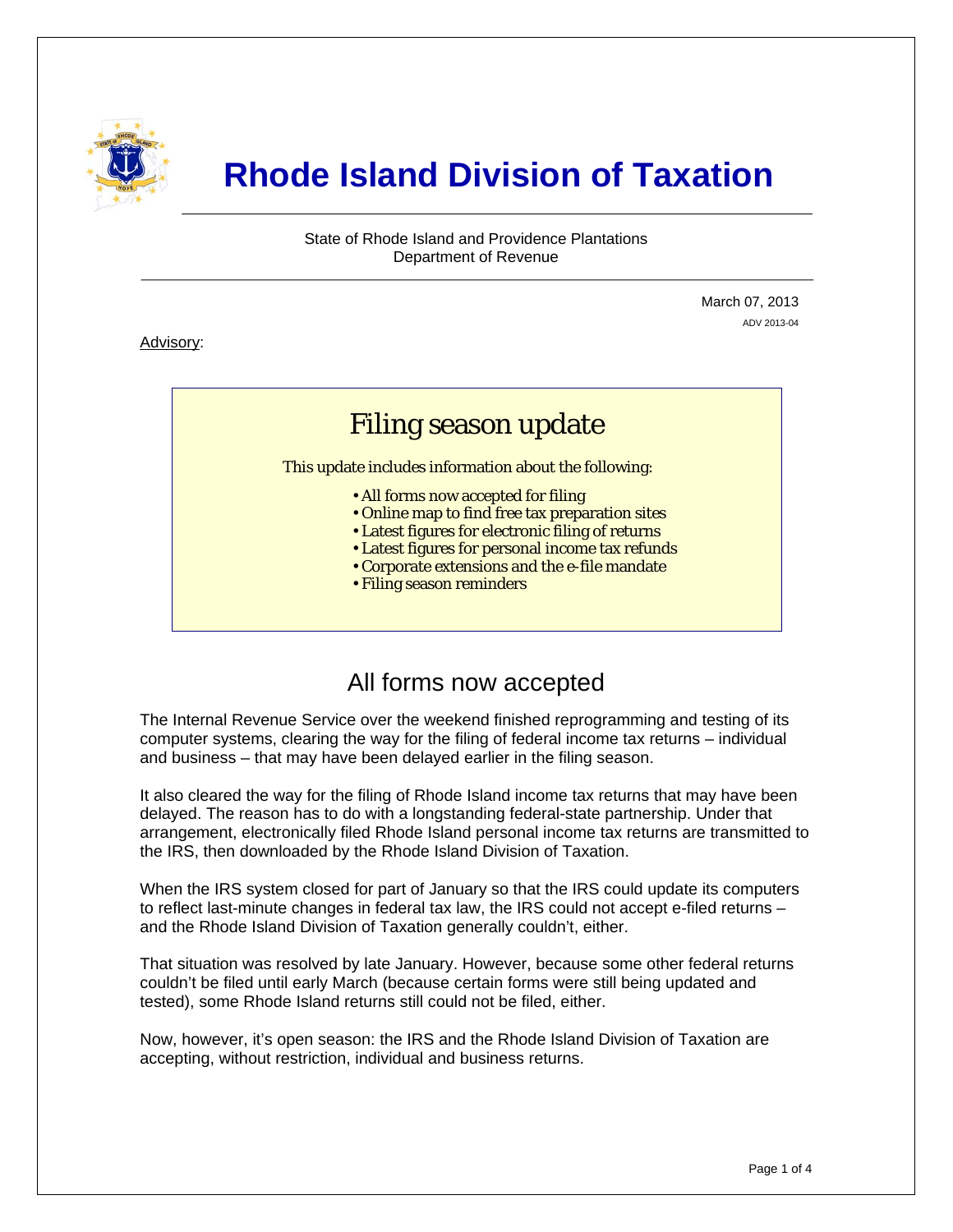## Online map shows free tax sites

If your income last year was \$51,000 or less, and you're looking for someone to do your tax returns at no charge, check out the [interactive map created by The Providence Plan.](http://taxprep.provplan.org/)

The free online map shows more than 70 sites throughout the state that are run by trained volunteers and that generally provide free preparation and filing of federal and state income tax returns and the Rhode Island property-tax relief claim (Form RI-1040H).

And if you type in your address, the online tool will narrow your search, showing you just the sites that are within either 10 miles or 20 miles of your location. You can then click on each link for additional information -- including a phone number to call to make an appointment.



 The Providence Plan is a nonprofit that works to provide Rhode Islanders with data and information to support critical decision making. A screenshot of its online tax tool is shown above.

## E-filing proves popular

The overwhelming majority of taxpayers are choosing to file their Rhode Island personal income tax returns electronically instead of on paper.

For the tax-filing season thus far, about 96 percent of taxpayers have e-filed, up from 91 percent at approximately the same point a year ago. "It's early in the season, and nearly all returns filed at this time of year are e-filed," said Rhode Island Tax Administrator David M. Sullivan. "Still, the early results show that e-filing continues to be popular. The more taxpayers learn about e-filing, the more they like it," Sullivan said.

|                                                                                                                                         | Filing season 2012 | Filing season 2013 | <b>Difference</b> |  |
|-----------------------------------------------------------------------------------------------------------------------------------------|--------------------|--------------------|-------------------|--|
| E-filed returns                                                                                                                         | 207,090            | 212,263            | $+2.5%$           |  |
| Paper returns                                                                                                                           | 15.440             | 6.034              | $-60.9\%$         |  |
| 2-D barcode returns                                                                                                                     | 4.362              | 2.591              | $-40.6\%$         |  |
| Total returns:                                                                                                                          | 226.892            | 220,888            | $-2.6\%$          |  |
| Cumulative figures for tax year 2011 returns filed through February 29, 2012, and tax year 2012 returns filed through<br>March 6, 2013. |                    |                    |                   |  |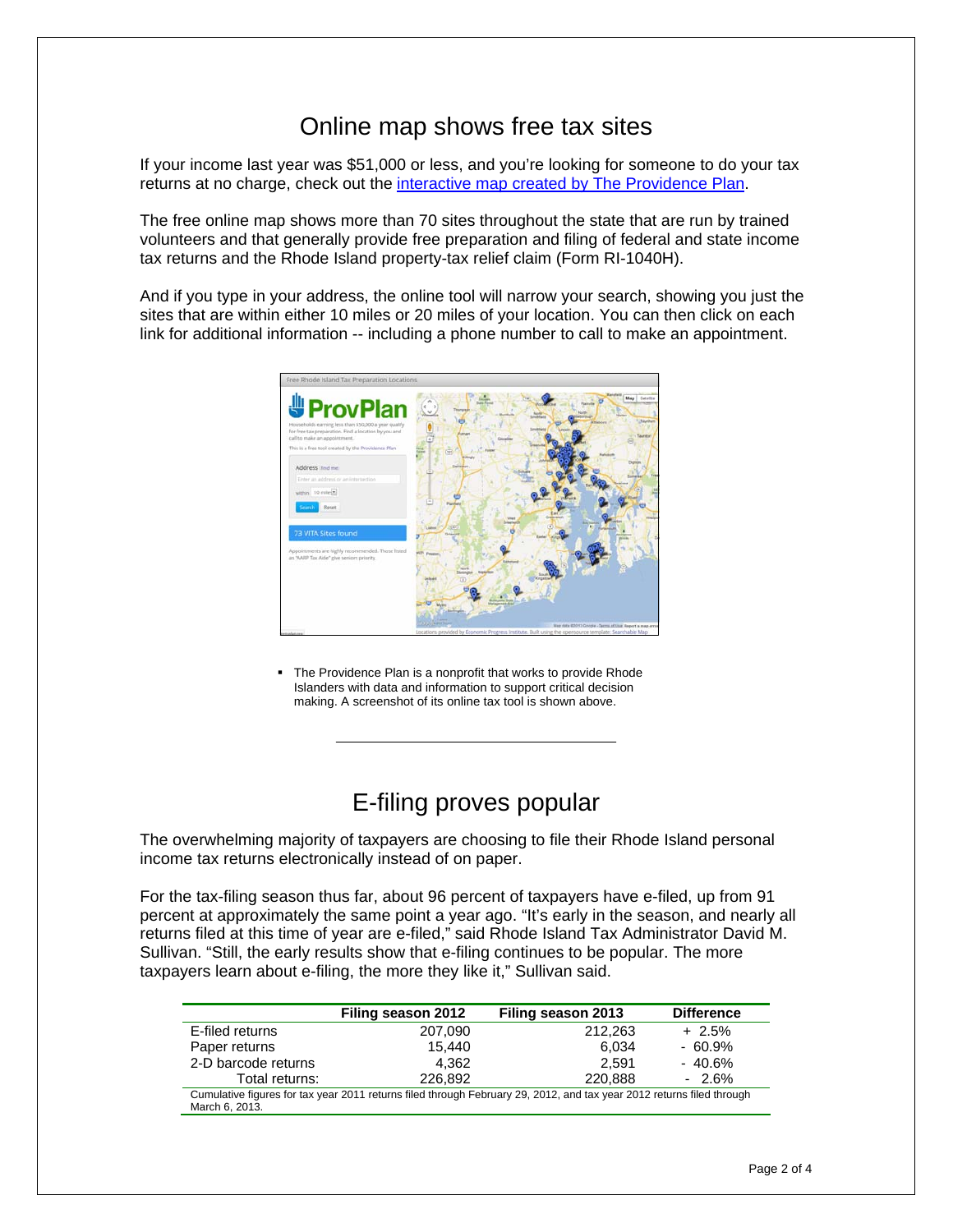E-filing saves taxpayers money: processing an e-filed return costs far less than processing a paper return, he said.

In addition, e-filing results in fewer errors, faster processing, and swifter issuing of refunds, said Peter McVay, associate director of revenue services.

Furthermore, only e-filers have the option to have their refunds deposited directly into their bank or credit union accounts. The direct deposit option is not available to paper filers, said Susan M. Galvin, chief of Tax Processing Services.

## Average refund rises 3.8 percent

The average personal income tax refund amount is up 3.8 percent, to \$541 so far this filing season, compared with \$521 at the same point a year ago, early filing season figures show.

The figures also show that the total number of refunds so far is down 11 percent compared with the corresponding period a year ago. The reason is that the federal and state filing seasons got off to a late start this year. That's because of the last-minute changes to tax law made by President Barack H. Obama and Congress, which required computer systems to be reprogrammed and tested.

"The number of refunds issued, and the aggregate amount of refunds issued, are down so far because of the delay to the start of the filing season," Sullivan said. "The delay was a consequence of the lengthy 'fiscal cliff' debate and the compromise federal tax law that was enacted in January, which also impacted Rhode Island." The last-minute changes to the law required extensive computer reprogramming. The start of the full federal filing season was therefore delayed, which caused temporary hold-ups for many states. "Nobody is surprised by the delay, which was well-publicized. But now that all systems are go, we fully expect to see our number of refunds – and our aggregate dollar amount of refunds issued – to increase smartly in the weeks ahead," Sullivan said.

|                                                                                                                           | Filing season 2012 | Filing season 2013 | <b>Difference</b> |  |  |
|---------------------------------------------------------------------------------------------------------------------------|--------------------|--------------------|-------------------|--|--|
| Number of refunds                                                                                                         | 186.955            | 166.153            | $-11.13%$         |  |  |
| Total amount refunded                                                                                                     | \$97.421.657       | \$89,808,037       | 7.82%             |  |  |
| Average refund                                                                                                            | \$521              | \$541              | $+ 3.84\%$        |  |  |
| Cumulative figures for tax year 2011 through March 2, 2012, and for tax year 2012 through March 1, 2013. Figures for each |                    |                    |                   |  |  |
| filing season are before interest and offset and do not include returns for tax years other than those stated.            |                    |                    |                   |  |  |

### Corporate extensions: exempt from e-file mandate

The Division of Taxation on January 1, 2013, began enforcing Rhode Island's corporate tax e-file mandate. The mandate applies to paid preparers. It requires that returns on Form RI-1120C, RI-1120S, and Form RI-1065 be e-filed.